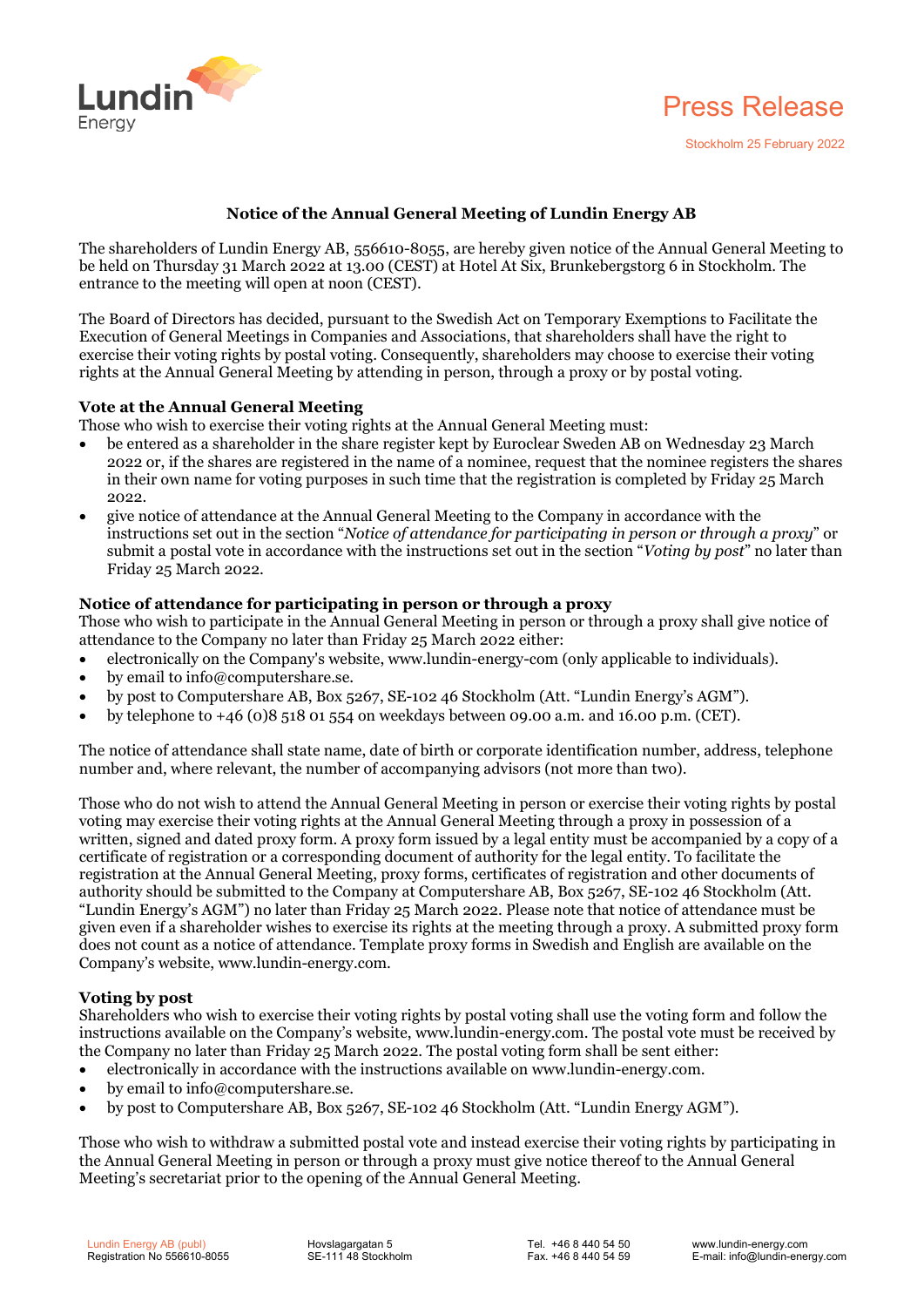# **Proposed agenda**<br>1. Opening of the A

- 1. Opening of the Annual General Meeting.<br>2. Election of Chairman of the Annual Gene
- Election of Chairman of the Annual General Meeting.
- 3. Preparation and approval of the voting register.
- 4. Approval of the agenda.
- 5. Election of one or two persons to approve the minutes.
- 6. Determination as to whether the Annual General Meeting has been duly convened.
- 7. Presentation by the Chief Executive Officer.
- 8. Presentation of the annual report and the auditor's report, the consolidated financial statements and the auditor's Group report as well as the remuneration report prepared by the Board of Directors and the auditor's statement on compliance with the remuneration guidelines.
- 9. Resolution in respect of adoption of the income statement and the balance sheet and the consolidated income statement and consolidated balance sheet.
- 10. Resolution in respect of disposition of the Company's result according to the adopted balance sheet and determination of record dates for cash dividend.
- 11. Resolution in respect of discharge from liability of the members of the Board of Directors and the Chief Executive Officer.
- 12. Resolution in respect of the remuneration report prepared by the Board of Directors.
- 13. Presentation of the Nomination Committee:
	- Proposal for the number of members of the Board of Directors.
		- Proposal for remuneration of the Chairman of the Board of Directors and other members of the Board of Directors.
	- Proposal for election of Chairman of the Board of Directors and other members of the Board of Directors.
	- Proposal for remuneration of the auditor.
	- Proposal for election of auditor.
	- Proposal for extraordinary remuneration of the Chairman of the Board of Directors and other members of the Board of Directors for work during 2021.
- 14. Resolution in respect of the number of members of the Board of Directors.
- 15. Resolution in respect of remuneration of the Chairman of the Board of Directors and other members of the Board of Directors.
- 16. Resolutions in respect of Board members:
	- a) re-election of Peggy Bruzelius as a Board member;
	- b) re-election of C. Ashley Heppenstall as a Board member;
	- c) re-election of Ian H. Lundin as a Board member;
	- d) re-election of Lukas H. Lundin as a Board member;
	- e) re-election of Grace Reksten Skaugen as a Board member;
	- f) re-election of Torstein Sanness as a Board member;
	- g) re-election of Alex Schneiter as a Board member;
	- h) re-election of Jakob Thomasen as a Board member;
	- i) re-election of Cecilia Vieweg as a Board member;
	- j) re-election of Adam I. Lundin as a Board member; and
	- k) re-election of Ian H. Lundin as the Chairman of the Board of Directors.
- 17. Resolution in respect of remuneration of the auditor.
- 18. Election of auditor.
- 19. Resolution in respect of extraordinary remuneration to the Chairman of the Board of Directors and other members of the Board of Directors for work carried out in 2021.
- 20. Resolution in respect of:
	- a) approval of merger between Lundin Energy MergerCo AB (publ) and Aker BP ASA;
	- b) distribution of all shares in Lundin Energy MergerCo AB (publ); and
	- c) authorisation for the Board of Directors to resolve on sale of treasury shares.
- 21. Resolutions in respect of matters initiated by a shareholder:
	- a) a shareholder proposes that the Company brings the combination proposal between Aker BP and the Company in line with both customary law and the Lundin Energy's human rights obligations; and
	- b) a shareholder proposes that the Company reconciles with the people in Block 5A, South Sudan.
- 22. Closing of the Annual General Meeting.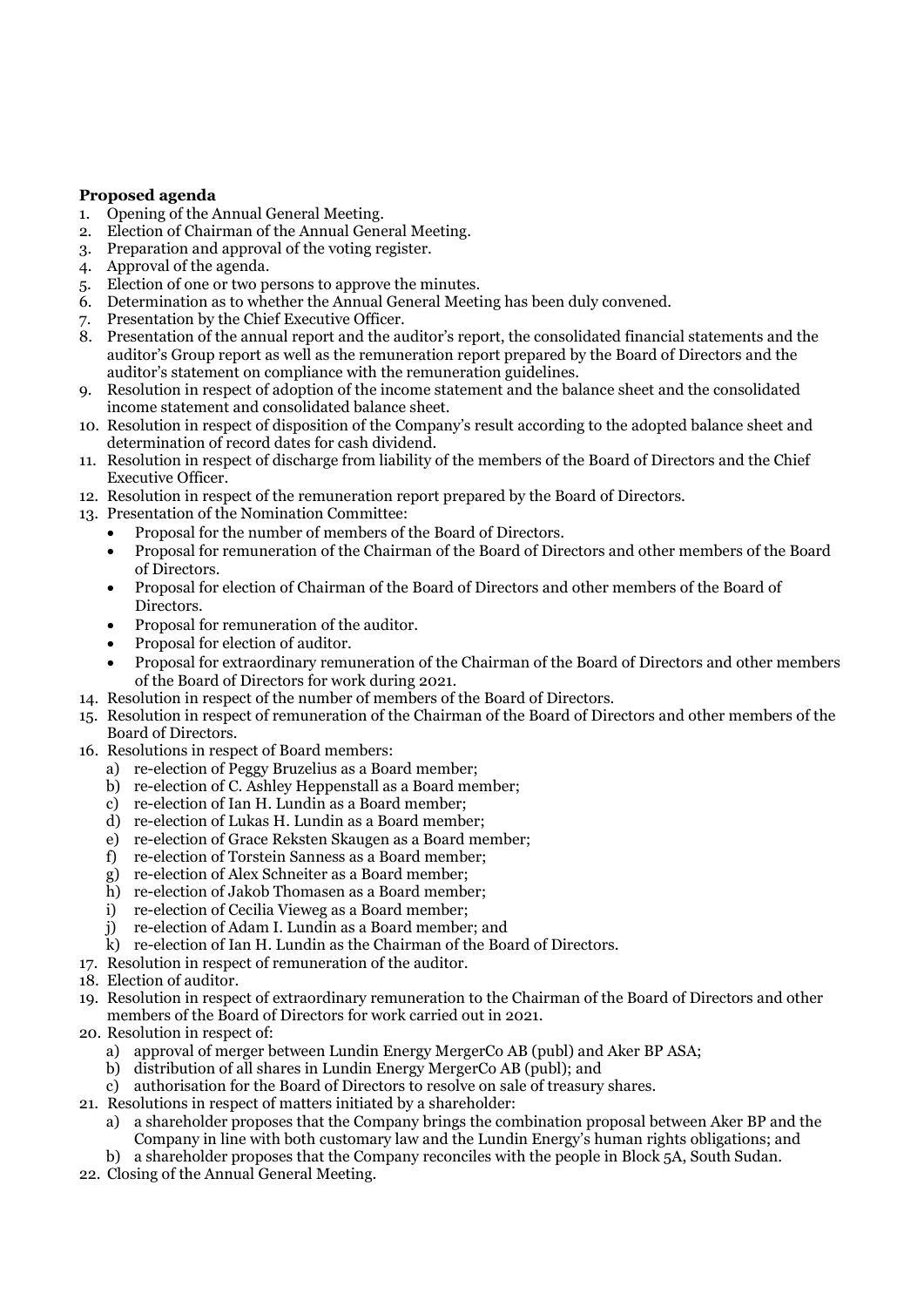## **Proposals for resolutions to be presented at the Annual General Meeting of Lundin Energy AB on Thursday 31 March 2022**

## **Item 10: Resolution in respect of disposition of the Company's result according to the adopted balance sheet and determination of record dates for cash dividend**

The Board of Directors proposes that the Annual General Meeting resolves on a quarterly cash dividend of USD 0.5625 per share, corresponding to USD 160 million (rounded off) per quarter. Before payment, each quarterly dividend of USD 0.5625 per share shall be converted into a SEK amount based on the USD to SEK exchange rate published by Sweden's central bank (Riksbanken) four business days prior to each record date (rounded off to the nearest whole SEK 0.01/share). The final USD equivalent amount received by the shareholders may therefore slightly differ depending on what the USD to SEK exchange rate is on the date of the dividend payment. The SEK amount per share to be distributed each quarter will be announced in a press release about four business days prior to each record date.

Payment of each quarterly dividend shall be conditional upon that the Company owns all shares in Lundin Energy MergerCo AB (publ) on the record date for the quarterly dividend. The Board of Directors also proposes that the Annual General Meeting resolves on a so-called Lex Asea distribution of all shares in Lundin Energy MergerCo AB (publ), see item 20 b) on the proposed agenda.

Pursuant to a preliminary timetable, the Lex Asea distribution of all shares in Lundin Energy MergerCo AB (publ) is planned to occur in late Q2 2022. For as long as the Company owns all shares of Lundin Energy MergerCo AB (publ) and until the Lex Asea distribution is effectuated, the following cash dividend related dates shall apply.

| Ex-dividend date       | Record date    | Potential payment date |
|------------------------|----------------|------------------------|
| 1 April 2022           | 4 April 2022   | 7 April 2022           |
| 6 July 2022            | 7 July 2022    | 12 July 2022           |
| $\vert$ 3 October 2022 | 4 October 2022 | 7 October 2022         |
| 4 January 2023         | 5 January 2023 | 11 January 2023        |

In order to comply with Swedish company law, a maximum total SEK amount shall be pre-determined to ensure that the annual cash dividend distributed does not exceed the available distributable reserves of the Company and such maximum amount for the proposed cash dividend has been set to a cap of MSEK 7,040 (i.e. MSEK 1,760 per quarter). If the total cash dividend would exceed the cap of MSEK 7,040, the dividend will be automatically adjusted downwards so that the total cash dividend corresponds to the cap of MSEK 7,040.

If Riksbanken does not publish the USD to SEK exchange rate on the fourth business day prior to the relevant record date, the conversion into SEK will be based on the USD to SEK exchange rate published by Riksbanken immediately before such business day.

#### **Items 2 and 14–19: Resolutions in respect of Chairman of the Annual General Meeting, number of Board members, remuneration of the Chairman of the Board of Directors and other members of the Board of Directors, election of Chairman of the Board of Directors and of other members of the Board of Directors, remuneration of the auditor and election of the auditor and extraordinary remuneration of the Chairman of the Board of Directors and other members of the Board of Directors**

Lundin Energy AB's Nomination Committee for the 2022 Annual General Meeting consists of Aksel Azrac (Chairman, representing Nemesia S.à.r.l.), Oskar Börjesson (representing Livförsäkringsbolaget Skandia, ömsesidigt) and Ian H. Lundin (Chairman of the Board of Directors). The Nomination Committee for the 2022 Annual General Meeting, appointed by shareholders jointly holding approximately 34 per cent of the shares and voting rights in Lundin Energy AB as per 1 June 2021, proposes the following:

- Advokat Klaes Edhall to be appointed as Chairman of the Annual General Meeting or, if he is absent, any other person appointed by the Nomination Committee.
- Ten members of the Board of Directors to be appointed without deputy members.
- Remuneration of the members of the Board of Directors and the Chairman of the Board of Directors, including in respect of Committee membership, to be as follows: (i) annual fees for the members of the Board of Directors of USD 62,000 (excluding the Chairman of the Board of Directors); (ii) annual fees for the Chairman of the Board of Directors of USD 130,000; (iii) annual fees for Committee members of USD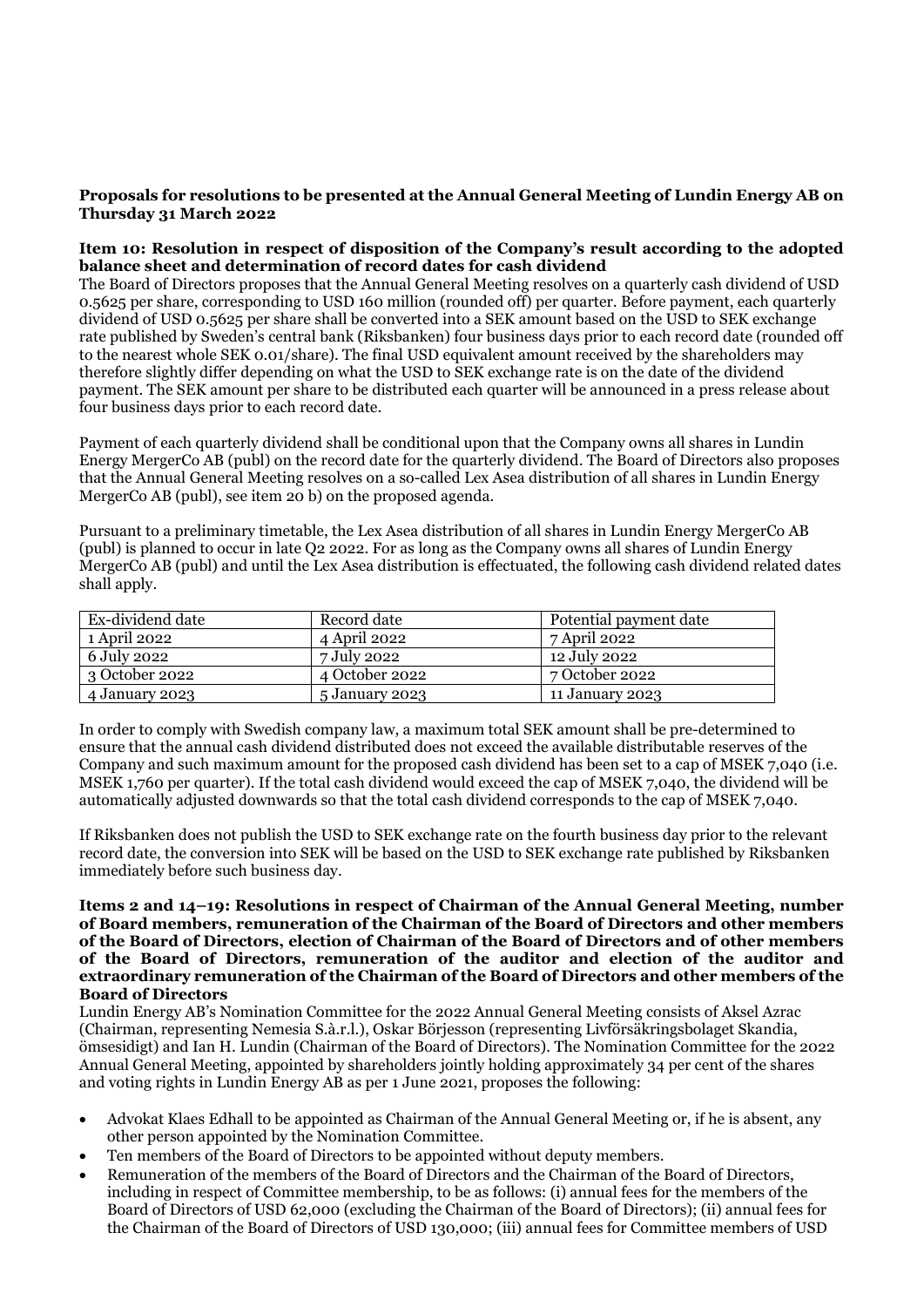14,700 per Committee assignment (other than Committee Chairs); and (iv) annual fees for Committee Chairs of USD 20,300; with the total fees for Committee work, not to exceed USD 193,200.

- Re-election of Peggy Bruzelius, C. Ashley Heppenstall, Ian H. Lundin, Lukas H. Lundin, Adam I. Lundin, Grace Reksten Skaugen, Torstein Sanness, Alex Schneiter, Jakob Thomasen and Cecilia Vieweg as members of the Board of Directors for a period until the end of the 2023 Annual General Meeting.
- Re-election of Ian H. Lundin as Chairman of the Board of Directors for a period until the end of the 2023 Annual General Meeting.
- The auditor's fees shall be payable upon approval of their invoice.
- Re-election of the registered accounting firm Ernst & Young AB as the auditor of the Company, which intends to appoint authorised public accountant Anders Kriström as the auditor in charge, for a period until the end of the 2023 Annual General Meeting.
- Extraordinary remuneration to the members of the Board of Directors and the Chairman of the Board of Directors, to be paid after the 2022 Annual General Meeting for work carried out in 2021, to be as follows: (i) extraordinary fees for the members of the Board of Directors of USD 93,000 (excluding the Chairman of the Board of Directors and the former CEO); and (ii) extraordinary fees for the Chairman of the Board of Directors of USD 195,000.

The Nomination Committee has held preliminary discussions regarding the composition of the Board of Directors of the renewables business post-completion of the proposed combination with Aker BP and has given its support to a new proposed Board of Directors that the Company intends to announce on or around 7 March 2022. The Nomination Committee will also publish a complete recommendation to an Extraordinary General Meeting of the Company that is proposed to be held during the spring 2022 to address matters related to the renewables business. Hence, the Nomination Committee's proposals in respect of the election of members of the Board of Directors and resolution on remuneration to the Board of Directors are intended to apply for the "interim period" between the 2022 Annual General Meeting and completion of the proposed combination with Aker BP, which is expected to occur in late Q2 2022. However, although not expected, should completion of the combination with Aker BP not occur, the Nomination Committee proposes that the Annual General Meeting's resolutions in these matters should remain in effect for the period until the end of the 2023 Annual General Meeting.

#### **Items 20 a)–c): Resolution in respect of (a) approval of merger between Lundin Energy MergerCo AB (publ) and Aker BP ASA, (b) distribution of all shares in Lundin Energy MergerCo AB (publ) and (c) authorisation for the Board of Directors to resolve on sale of treasury shares**

#### **Background**

On 21 December 2021, the Company entered into an agreement regarding a combination of Aker BP and the Company's exploration & production business. The combination shall be carried out as a statutory cross-border merger in accordance with Norwegian and Swedish law, through which Aker BP will absorb Lundin Energy MergerCo AB (publ), which at the time of the completion of the merger will contain the Company's exploration & production business. In order to facilitate an efficient distribution of the merger consideration directly to the shareholders of the Company, the Company shall shortly before the completion of the combination distribute all shares in Lundin Energy MergerCo AB (publ) to the Company's shareholders.

Completion of the combination with Aker BP, including the distribution of all shares in Lundin Energy MergerCo AB (publ) is subject to certain terms and conditions, including approval by the Annual General Meeting of the Board of Directors' proposals under this item 20 as well as Aker BP receiving necessary governmental clearances and shareholder approval. According to a preliminary timetable, completion of the combination is planned to occur in late Q2 2022.

For more information about the combination, including the press releases announcing the transaction and the joint merger plan prepared by Aker BP and Lundin Energy MergerCo AB (publ) dated 14 February 2022, please see Aker BP's website, www.akerbp.com, or the Company's website, www.lundin-energy.com.

A prospectus exemption document describing, among other things, Aker BP, the Company's exploration & production business and the terms and conditions of the combination will be published by Aker BP and made available on the above websites on or around 10 March 2022.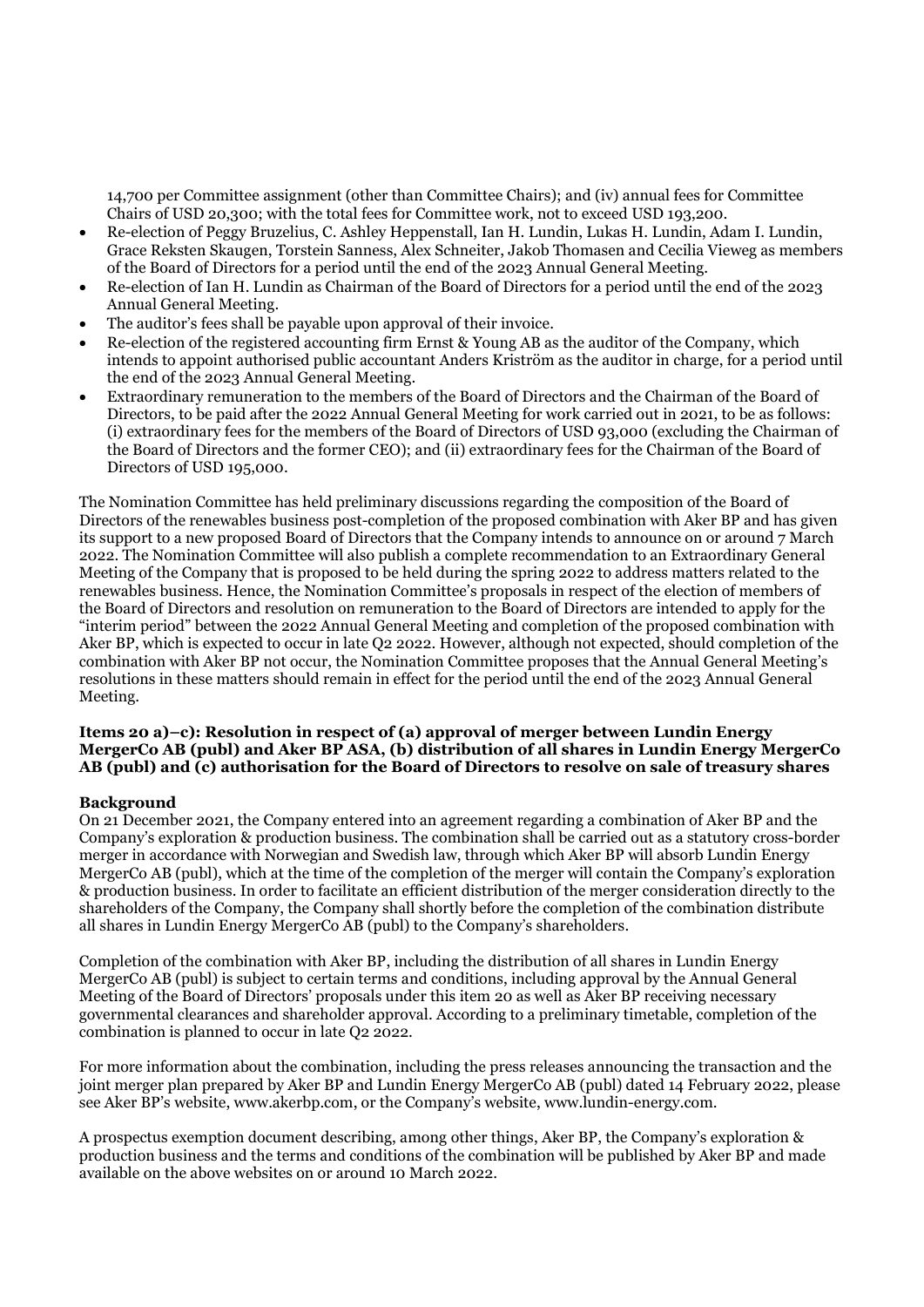## **Item 20 a): Resolution in respect of approval of merger between Lundin Energy MergerCo AB (publ) and Aker BP ASA**

The Board of Directors proposes that the Annual General Meeting resolves to approve that the Company carries out the combination of Aker BP and the Company's exploration & production business in accordance with the terms and conditions set out in the joint merger plan prepared by Aker BP and Lundin Energy MergerCo AB (publ) dated 14 February 2022.

## **Item 20 b): Resolution in respect of distribution of all shares in Lundin Energy MergerCo AB (publ)**

The Board of Directors proposes that the Annual General Meeting resolves that all shares in the Company's wholly-owned subsidiary Lundin Energy MergerCo AB (publ) be distributed, whereby one (1) share in the Company entitles to one (1) share in Lundin Energy MergerCo AB (publ).

The Board of Directors further proposes that the Annual General Meeting resolves to authorise the Board of Directors to determine the record date for the right to receive shares in Lundin Energy MergerCo AB (publ).

The distribution of all shares in Lundin Energy MergerCo AB (publ) shall be conditional upon that the other conditions for completion of the combination of Aker BP and the Company's exploration & production business set out in the joint merger plan dated 14 February 2022 are satisfied.

The proposed distribution of all shares in Lundin Energy MergerCo AB (publ) represents a total dividend of MSEK 55,118.9, based on the book value of Lundin Energy Holding BV at the end of 2021 and the assumption that the book value of the newly incorporated Lundin Energy MergerCo AB (publ) as of the distribution date will be of the same amount following certain internal restructuring steps prior to completion of the proposed combination with Aker BP. The value of the dividend might change up until the distribution of the shares in Lundin Energy MergerCo AB (publ), but will never, in combination with the quarterly dividend proposed under item 10 of the agenda, exceed the unrestricted equity of the Company.

The distribution of the shares in Lundin Energy MergerCo AB (publ) is expected to be made in accordance with the so-called Lex Asea rules. Lex Asea is a Swedish tax regulation. This tax regulation implies, in brief, that the shares in a subsidiary can be distributed without triggering any immediate taxation of the dividend (instead, in Sweden, the tax basis for the shares in the parent company is allocated between the shares in the parent company and the received shares in the subsidiary).

## **Item 20 c): Resolution in respect of authorisation for the Board of Directors to resolve on sale of treasury shares**

The Board of Directors proposes that the Annual General Meeting resolves to authorise the Board of Directors, during the period until the next Annual General Meeting, to decide on sales of shares in the Company on Nasdaq Stockholm.

The maximum number of shares that may be sold is the number of shares that the Company holds in treasury. Sales of shares on Nasdaq Stockholm may take place only at a price within the spread between the highest bid price and lowest ask price prevailing and disseminated by Nasdaq Stockholm from time to time. The sales shall be made in accordance with the provisions concerning sales of a company's own shares under applicable stock exchange rules and other applicable rules and regulations.

As of the date of this notice, the Company holds 1,356,436 shares in treasury. The Board of Directors' intention is to exercise the authorisation and sell all such shares prior to the record date for the distribution of all shares in Lundin Energy MergerCo AB (publ) (see item 20 b) above) in accordance with the transaction agreement with Aker BP.

# **Majority requirement, etc.**

The Board of Directors proposes that the Annual General Meeting resolves on the proposals under items 20 a)– c) as one joint resolution and the resolution is valid if supported by shareholders holding not less than twothirds of the votes cast and the shares represented at the Annual General Meeting.

# **Items 21 a)–b): Resolutions in respect of matters initiated by a shareholder**

The Company has received two shareholder proposals in relation to its past operations in Sudan, including to bring the combination proposal between Aker BP and the Company in line with both Customary Law and the Lundin Energy's human rights obligations and to reconcile with the people in Block 5A, South Sudan. Shareholder proposals in relation to the Company's past activities in Sudan were brought by the same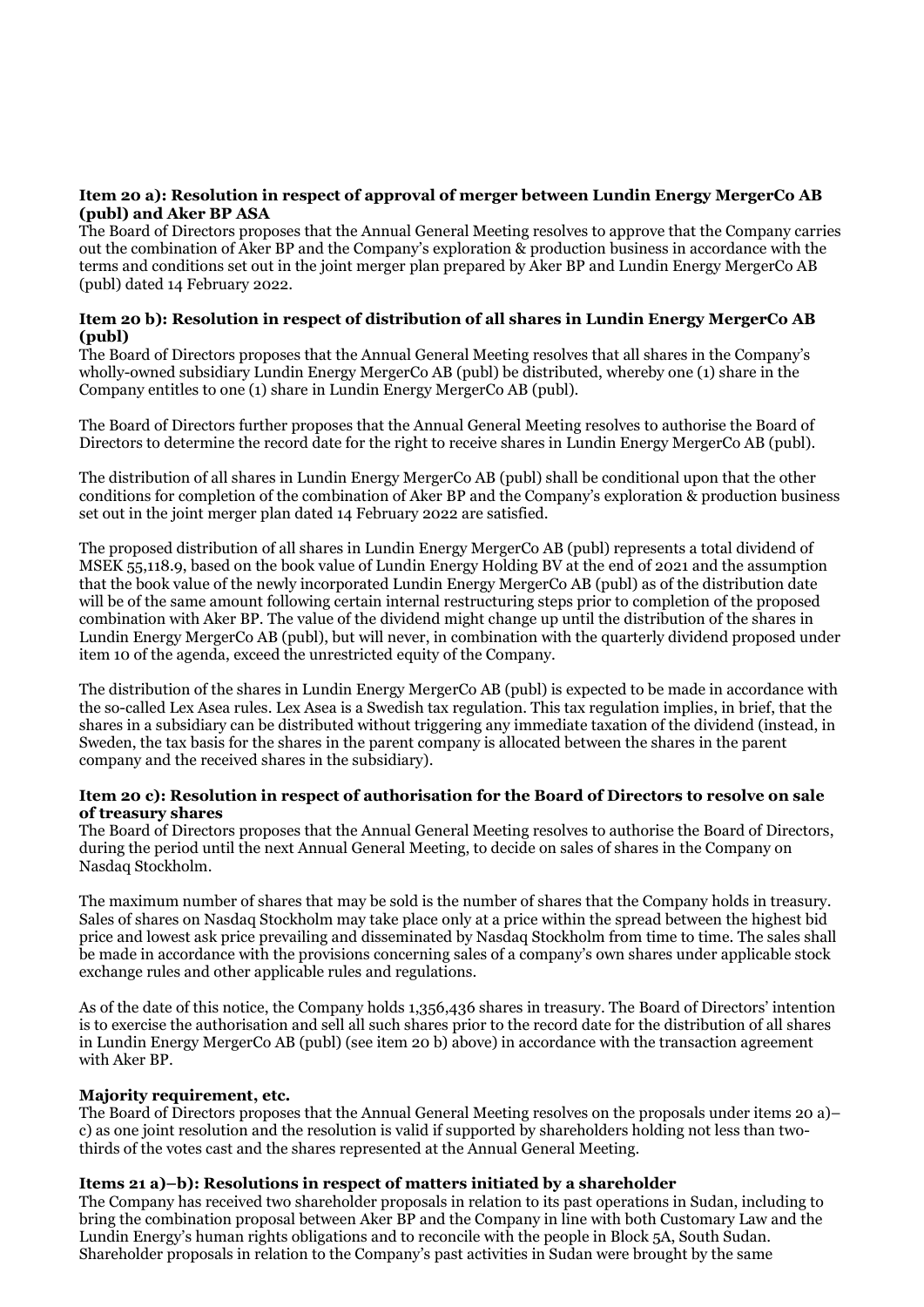shareholder to the 2012, 2013, 2017, 2019, 2020 and 2021 Annual General Meetings, where they were rejected by the shareholders. The Board of Directors finds the proposals set out in items 21 a)–b) of the proposed agenda not in the best interests of the Company and its shareholders, and recommends voting against the proposals. The complete proposals, as well as the Board of Directors' recommendation to vote against the proposals and the reasons for the recommendation, are available on Lundin Energy's website, www.lundinenergy.com.

#### **Number of shares and votes in the Company**

Lundin Energy AB's share capital amounts to SEK 3,478,713.38, represented by 285,924,614 shares. Each share carries one vote. Lundin Energy AB holds, as of the date of this notice, 1,356,436 shares in treasury.

#### **Shareholders' right to request information**

The Board of Directors and the Chief Executive Officer shall, if a shareholder so requests and the Board of Directors considers that it may do so without significant damage to the Company, give information at the Annual General Meeting regarding circumstances that could affect the assessment of an item on the agenda and circumstances that could affect the assessment of the Company's or a subsidiary's financial situation. The duty to give information also applies to the Company's relationship with another Group company and the consolidated financial statements.

#### **Additional documentation**

The complete proposals and other documents that shall be made available prior to the Annual General Meeting pursuant to the Swedish Companies Act and the Swedish Corporate Governance Code are available at Lundin Energy's office (Hovslagargatan 5 in Stockholm) and on www.lundin-energy.com. The documents will be sent to shareholders free of charge upon request if their postal address is provided.

## **Handling of personal data and external participants**

For information on how personal data is processed in connection with the Annual General Meeting, see the privacy notices of Euroclear Sweden AB and Computershare AB available at their respective websites, www.euroclear.com/dam/ESw/Legal/Privacy-notice-bolagsstammor-engelska.pdf. and www.computershare.com/se/gm-gdpr.

> Stockholm in February 2022 LUNDIN ENERGY AB (PUBL) *The Board of Directors*

For further information, please contact:

**Edward Westropp** VP Investor Relations and Communication Tel: +41 22 595 10 14 [edward.westropp@lundin-energy.com](mailto:edward.westropp@lundin-energy.com)

#### **Robert Eriksson**

Director Media and Corporate Affairs Tel: +46 701 11 26 15 [robert.eriksson@lundin-energy.com](mailto:robert.eriksson@lundin-energy.com)

*Lundin Energy is an experienced Nordic oil and gas company that explores for, develops and produces resources economically, efficiently and responsibly. We focus on value creation for our shareholders and wider stakeholders through three strategic pillars: Resilience, Sustainability and Growth. Our high quality, low cost assets mean we are resilient to oil price volatility, and our organic growth strategy, combined with our sustainable approach and commitment to decarbonisation, firmly establishes our leadership role in a lower carbon energy future. (Nasdaq Stockholm: LUNE). For more information, please visit us at www.lundin-energy.com or download our App www.myirapp.com/lundin*

These materials do not constitute an offer of securities for sale or a solicitation of an offer to purchase the securities described in such materials in the United States. In particular, any securities referred to in these materials have not been and will not be registered under the U.S. Securities Act of 1933 (the "Securities Act"), or under the securities laws of any state or other jurisdiction of the United States and may not be offered, sold or delivered, directly or indirectly, in or into the United States except pursuant to an exemption from, or in a transaction not subject to, the registration requirements of the Securities Act and in compliance with any applicable securities laws of any state or other jurisdiction of the United States. There will be no public offering of securities in the United States.